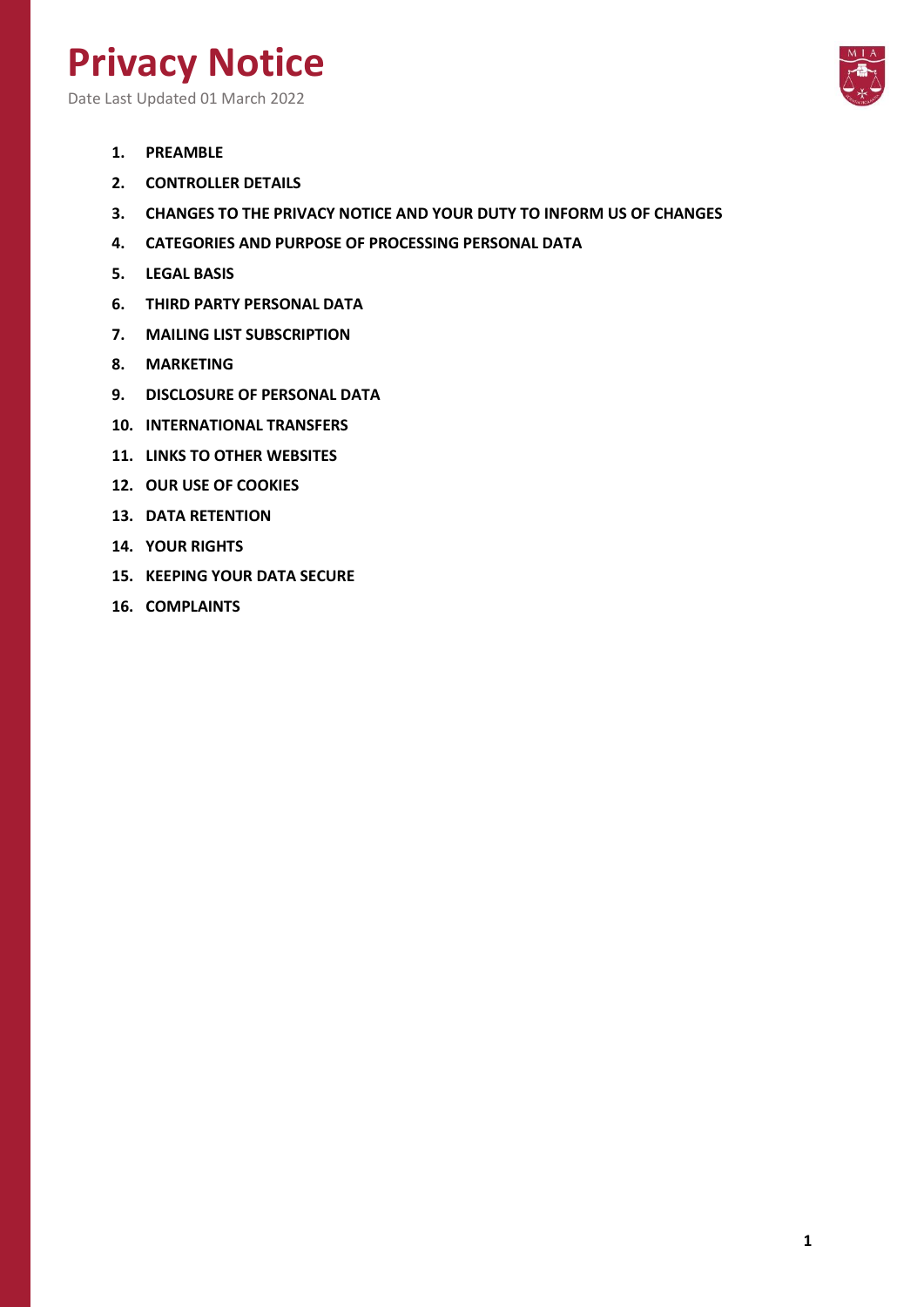Date Last Updated 01 March 2022



## <span id="page-1-0"></span>**1. PREAMBLE**

The Malta Institute of Accountants ("**MIA**") believes the privacy and confidentiality of an individual's personal information is important. We only collect information, including personal data that we believe to be relevant and required for the MIA to carry out its functions and activities and to conduct its business as required by law and regulatory obligations. The following privacy notice (the "**Privacy Notice**") regulates any Processing of your Personal Data by the MIA. This Privacy Notice is upheld by any entity in which the MIA holds a controlling interest.

References to "Controller", "Personal Data", "Processor" and "Processing" in this Privacy Notice have the meanings set out in, and will be interpreted in accordance with applicable laws, including but not limited to the General Data Protection Regulation (hereinafter referred to as '' the GDPR'') (EU) 2016/679 or its successor, the Data Protection Act, Chapter 586 of the Laws of Malta and subsidiary legislation thereto, as may be amended from time to time.

References to "Member/s", and "Student/s" in this Privacy Notice have the meanings set out in and will be interpreted in accordance with the MIA's Statute and Bye-Laws.

### <span id="page-1-1"></span>**2. CONTROLLER DETAILS**

The Malta Institute of Accountants (hereinafter referred to as the "MIA" "we", "us" or "our" in this Privacy Notice) is an approved accountancy body in accordance with the requirements of the Accountancy Profession Act (CAP.281) and of the relevant Legal Notices, having its address at Level 1, Tower Business Centre, Tower Street, Swatar, BKR4013, Malta.

If you have any questions about this Privacy Notice, including concerns about your Personal Data or our data collection practices, please feel free to contact us by post on the above-mentioned address or contact the MIA's data protection officer, Maria Mifsud Farrugia by phone on (+356) 2258 1900 or by email at [mmfarrugia@miamalta.org.](mailto:mmfarrugia@miamalta.org)

This Privacy Notice must be read in conjunction with any other notices which the MIA publishes from time to time.

#### <span id="page-1-2"></span>**3. CHANGES TO THE PRIVACY NOTICE AND YOUR DUTY TO INFORM US OF CHANGES**

We keep our Privacy Notice under regular review. Therefore, we encourage you to review the Privacy Notice periodically to ensure that you are updated with the latest version.

It is important that the Personal Data we hold about you is accurate and current. Please keep us informed if your Personal Data changes during your relationship with us. If you have an account on our website, any changes to your Personal Data should be updated online through the website. If you do not have an account, changes should be communicated to the relevant department, contact details of which can be found at this [link.](https://www.miamalta.org/contact)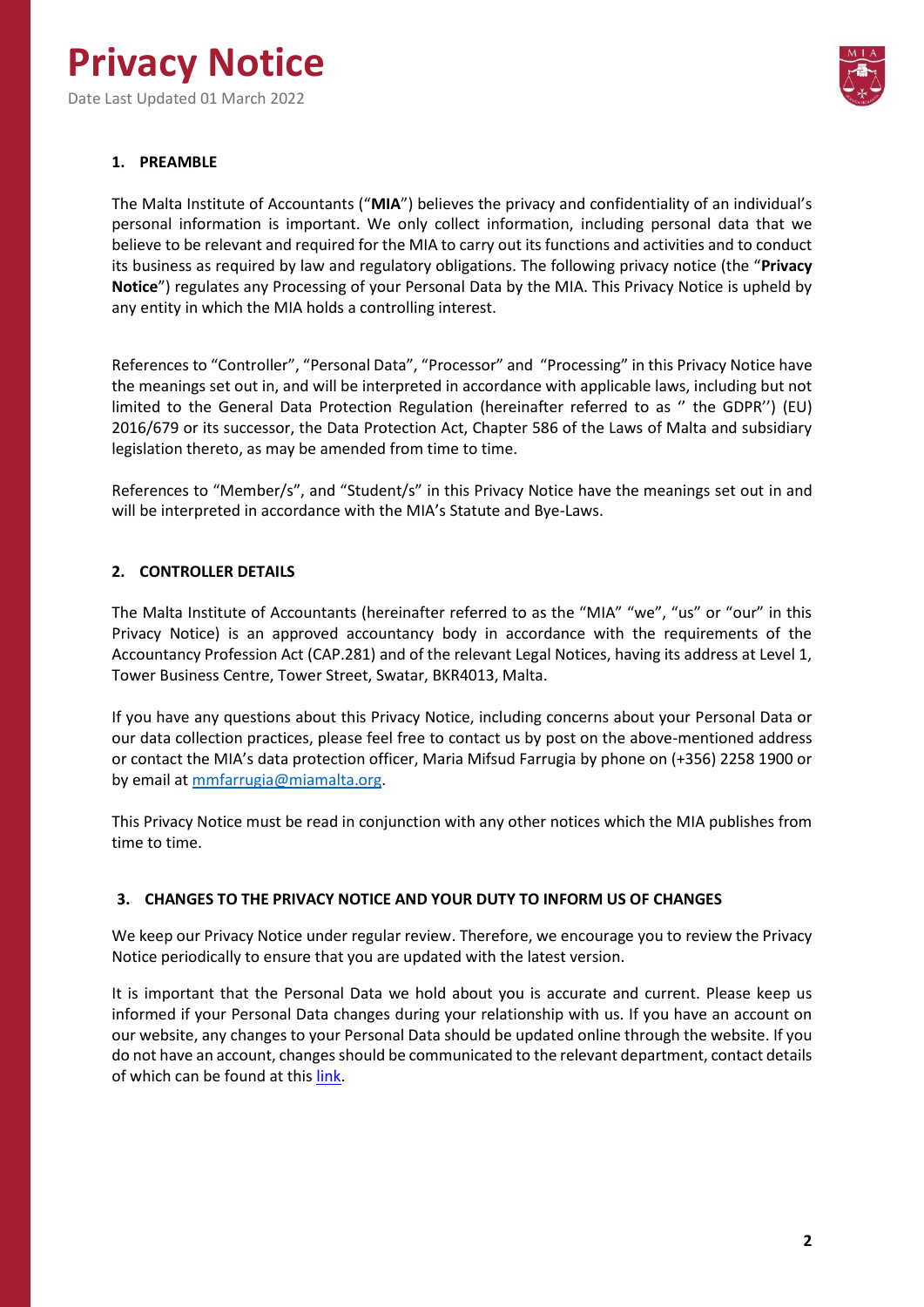Date Last Updated 01 March 2022



### <span id="page-2-0"></span>**4. CATEGORIES AND PURPOSE OF PROCESSING PERSONAL DATA**

The term "Personal Data" refers to all data provided to us in instances such as the following:

- when booking for an event and creating an account;
- when subscribing to our mailing list;
- when subscribing to MIA publications;
- when applying to become a Member and throughout your membership;
- when applying to join as a Student and throughout your registration with us;
- when making a payment through your online account;
- when acting as a Committee Member;
- when acting as a Council Member;
- when acting as a supplier;
- when contributing towards MIA publications;
- when registering you as a speaker;
- when registering you as a sponsor;
- when Processing your CPE accreditation request;
- when entering into another business relationship not described above;
- when contacting us through social media sites;
- when participating in a Survey;
- through Cookies (please see section 12 below).

Such data could include your:

- **Identification data and other contact data**: such as name(s), surname(s), identity card number, date of birth, nationality, residential address, and e-mail address, telephone numbers;
- **Member/Student/Other User data**: educational and professional qualifications, data relating to your accountancy/auditing warrant, current designation and employment data, examination data, referee/supervisory and other data pertaining to registration and/or membership as applicable;
- **Registration data on CPE courses and other courses/events**: such as information related to events' registration and attendance, and subscription information with respect to reports and any other publications issued by the MIA;
- **Regulatory data:** such as information requests received from legal bodies, such as the Accountancy Board, government authorities or regulators; or
- **Transaction data and Transaction information:** details of payments, invoices, receipts, statements, incoming and outgoing payments.

We also collect, use and share **Aggregated Data** such as statistical or demographic data for any purpose. Aggregated Data could be derived from your Personal Data but is not considered Personal Data in terms of law as this data will not directly or indirectly reveal your identity. For example, we may aggregate your usage data to calculate the percentage of users accessing a specific website feature. However, if we combine or connect Aggregated Data with your Personal Data so that it can directly or indirectly identify you, we treat the combined data as Personal Data which will be used in accordance with this Privacy Notice.

In certain instances, we may request and process **Special Categories of Personal Data** (this includes details about your race or ethnicity, religious or philosophical beliefs, sex life, sexual orientation, political opinions, trade union membership, information about your health, and genetic, biometric data and information about criminal convictions and offences).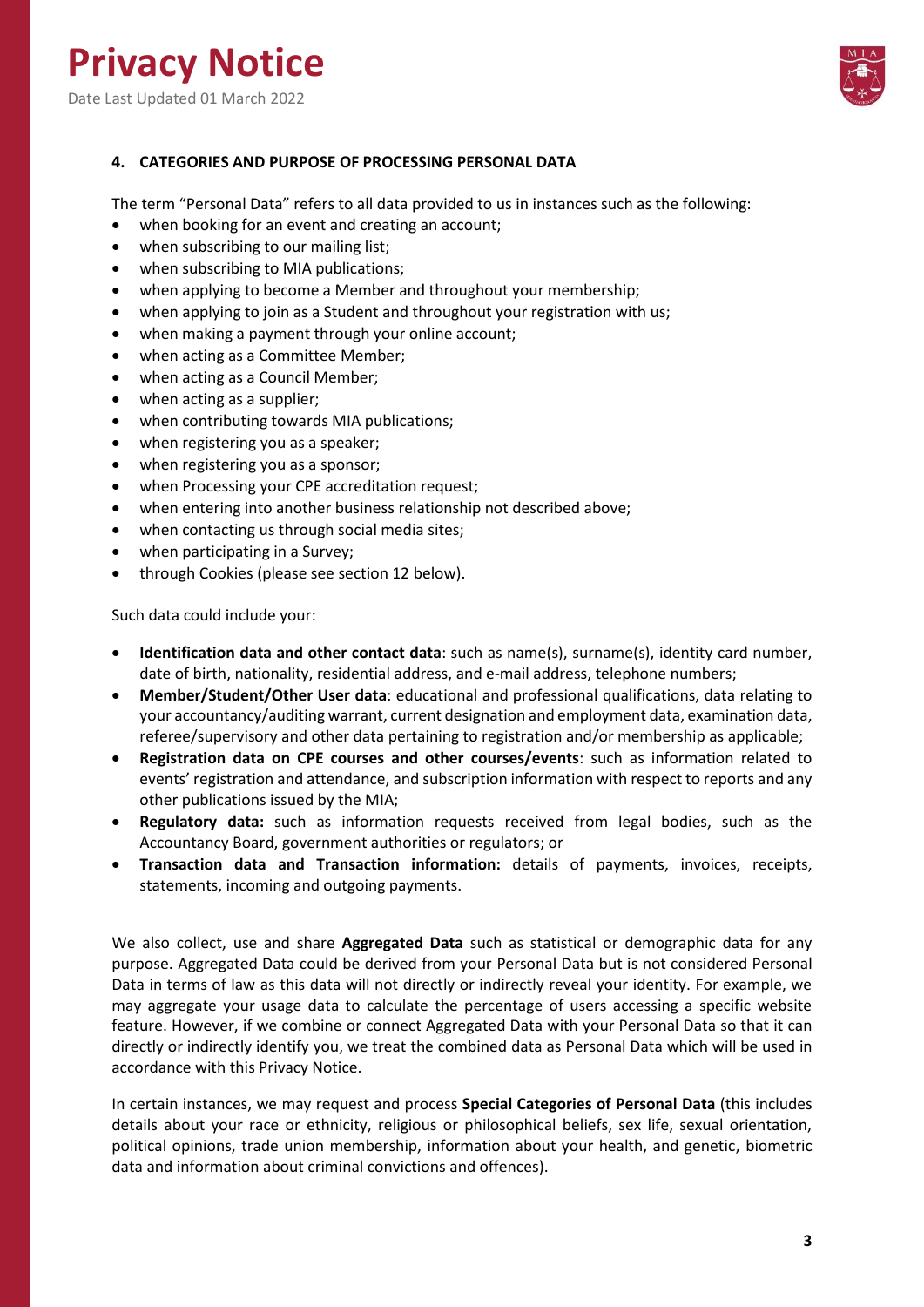Date Last Updated 01 March 2022



Your Personal Data will not be used for any automated decision-making or profiling.

#### **APPLICABLE TO MEMBERS**

As a rule, the MIA will process your Personal Data to:

- administer your membership:
- operate your account in the MIA database;
- inform you of CPE events/conferences being offered by the MIA, register you to attend a CPE training course or other event organised by the MIA;
- maintain records of your CPE declaration;
- undertake any necessary compliance checks to ensure that you comply with the obligations as specified by the MIA's Statute and Bye-Laws;
- undertake inquires, investigations and address complaints in accordance with the MIA's Statute and Bye-Laws;
- respond to your general enquiries, invite you to events organised by the MIA, support you and fulfil any other requirements in relation to your membership.

The MIA may also contact third parties in order to fulfil the above requirements.

The MIA may use your data for the purpose of undertaking inquiries conducting investigations and addressing complaints received, in accordance with the its Statute and Bye-Laws. It may disclose your Personal Data to third parties in the course of any disciplinary proceedings undertaken by the MIA in terms of the said Statute and Bye-Laws. Such disclosure may take place even though you would have resigned as a Member of the MIA in the course of such disciplinary proceedings.

Failure to provide your Personal Data impedes us from being able to provide you with services relating to the Processing of your application for MIA membership as well as all other services emanating from such membership.

### **APPLICABLE TO STUDENTS**

As a rule, the MIA will process your Personal Data to:

- register and administer your registration with us and/or in order to enable you to sit for examinations;
- operate your account in the MIA database;
- register you to attend a CPE training course or other event organised by the MIA;
- undertake any necessary compliance checks to ensure that you comply with the obligations as specified by the MIA's Statute and Bye-Laws;
- to undertake enquires, investigations and address complaints in accordance with the MIA's Statute and Bye-Laws;
- respond to your general enquiries, invite you to events organised by the MIA, supportyou and to fulfil any other requirements in relation to your registration.

The MIA may also contact third parties in order to fulfil the above requirements.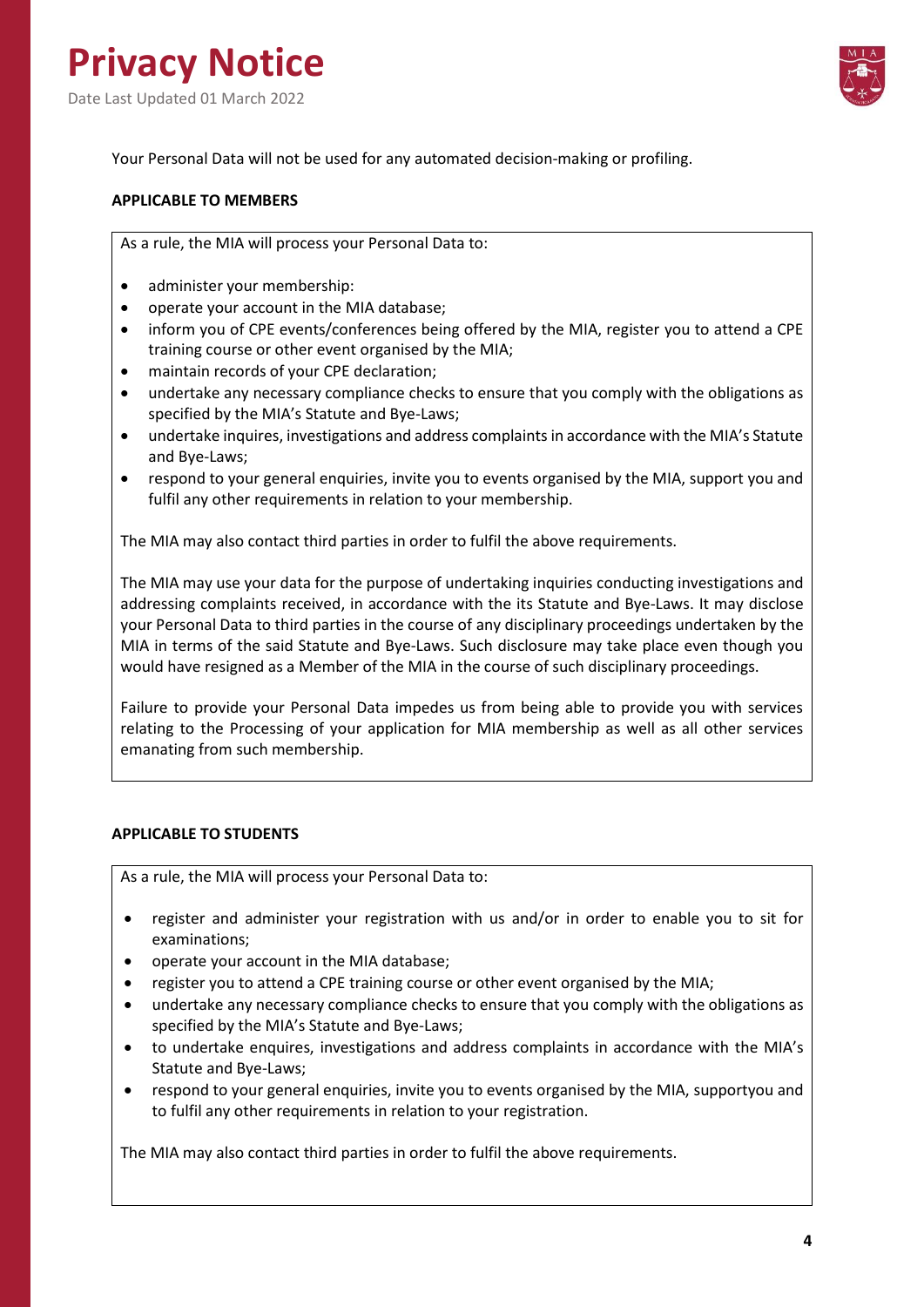Date Last Updated 01 March 2022



The MIA may use your data for the purpose of undertaking inquiries, conducting investigations and addressing complaints received, in accordance with the its Statute and Bye-Laws.

It may disclose your Personal Data to third parties in the course of any disciplinary proceedings undertaken by the MIA in terms of the said Statute and Bye-Laws. Such disclosure may take place even though you would have resigned as a Student of the MIA in the course of such disciplinary proceedings.

Failure to provide your Personal Data impedes us from being able to provide you with services relating to the Processing of your application as well as all other services emanating from your registration with us.

### <span id="page-4-0"></span>**5. LEGAL BASIS**

We will only process your Personal Data in accordance with the GDPR or its successor as well as in accordance with any relevant national data protection laws. Most commonly, we will process your personal data on the basis of the following:

- when necessary for the performance of a contract to which you are a party, prior to entering into a contract with us such as a sponsorship agreement, joint collaboration agreement, membership, students registration and CPE registration;
- where it is necessary for our legitimate interests (or those of a third party) provided that your interest and fundamental rights do not override our legitimate interest;
- where we need to comply with a legal and/or regulatory obligation;
- where we have obtained your consent to process your Personal Data for explicit and specified purposes.

### <span id="page-4-1"></span>**6. THIRD PARTY PERSONAL DATA**

If you provide us with Personal Data of third-party data subjects such as your employees, affiliates, service providers, underlying clients/customers, directors or any other third parties, you shall be solely responsible to ensure that:

- you immediately bring this Privacy Notice to the attention of such data subjects and direct them to it;
- the collection, transfer, provision and any Processing of such Personal Data by you fully complies with any applicable laws;
- as Controller you remain fully liable towards such data subjects and shall adhere to the applicable laws;
- you collect any information notices, approval, consents or other requirements that may be required from such data subject before providing us with their Personal Data;
- you remain responsible for making sure the information you give us is accurate and up to date, and you must inform us if anything changes as soon as possible.

You hereby fully indemnify us and shall render us completely harmless on first written demand against all costs, damages or liability of whatsoever nature resulting from any claims or litigation (instituted or threatened) against us as a result of your provision of said Personal Data to us.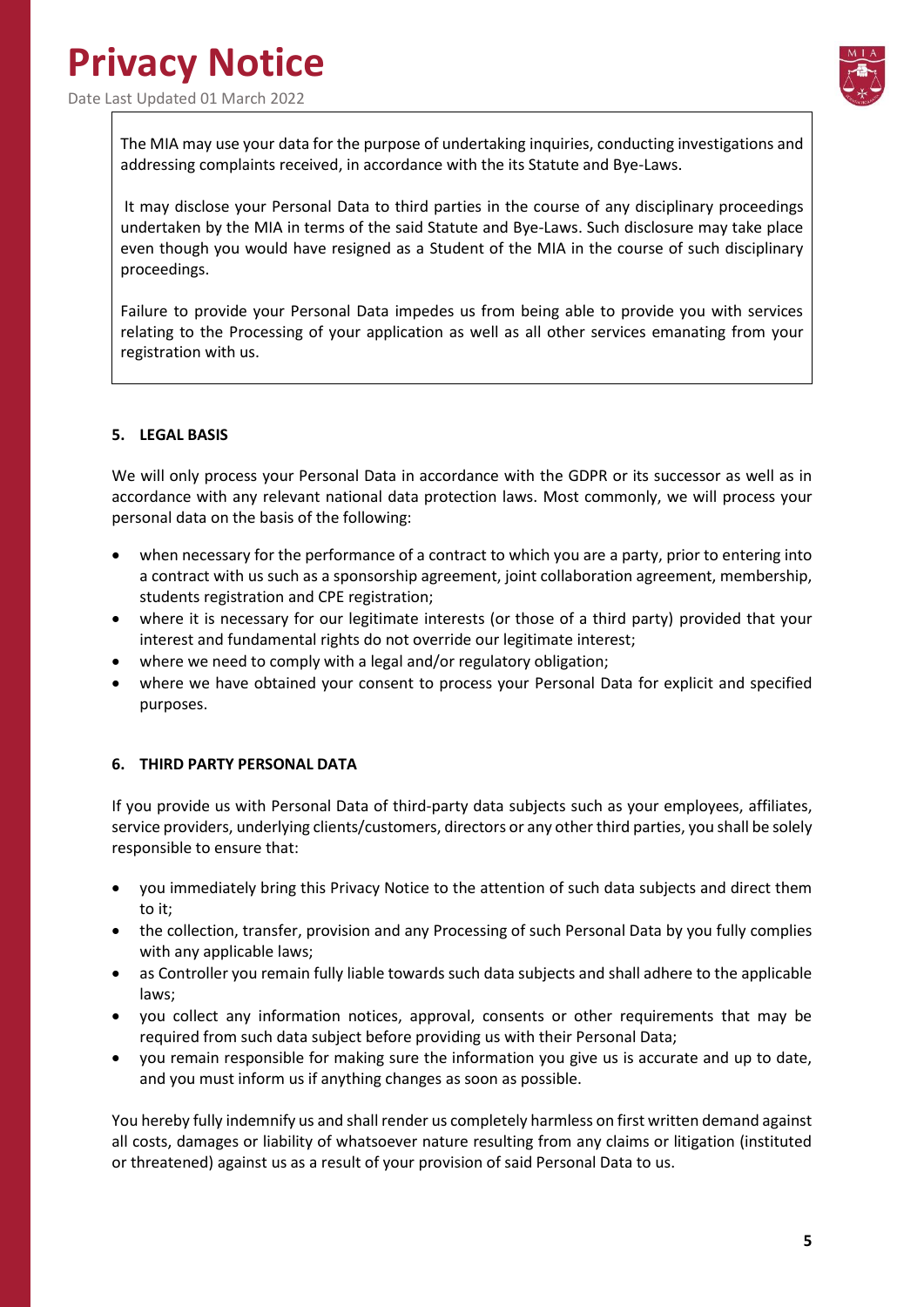Date Last Updated 01 March 2022



### <span id="page-5-0"></span>**7. MAILING LIST SUBSCRIPTION**

When you subscribe to one of our mail shots, you provide us with personal information such as your name and email address. We use your personal information to send you the mail shots you would have subscribed to. Your Personal Data is processed by a third-party service provider called Mailchimp and the website system provider in order to send specific mail shots to users who subscribe to receive them. We strive to ensure that any such Processing by third party service providers takes place in accordance with the GDPR.

### <span id="page-5-1"></span>**8. MARKETING**

From time-to-time, the MIA may require to contact you about marketing material in relation to services provided by the MIA, promotional third party offers as well as information in relation to the products and services provided by third parties ("Marketing").

Marketing will be carried out primarily through the circulation of e-mails, sms, surveys and social media channels. Other means of communication may also be used.

You will need to provide us with your consent in order for us to process your Personal Data for marketing purposes. However, Members of the MIA are in terms of the MIA's Statute and Bye-Laws obliged to keep themselves updated with all correspondence relating to the MIA as received by them, including communications pertaining to CPE activities.

You may withdraw consent to the Processing of Personal Data for marketing purposes at any time by sending us an e-mail on [info@miamalta.org.](mailto:info@miamalta.org) Alternatively, you may unsubscribe to such communications by clicking the "Unsubscribe" link noted in the footer of any Marketing email sent by the MIA. However, please note that the withdrawal of your consent for Marketing purposes does not affect the lawfulness of the Processing of Personal Data based on such consent prior to its withdrawal. In order to be able to fulfil obligations arising from their membership, Members cannot unsubscribe from all correspondence relating to the MIA as received by them, including communications pertaining to CPE activities.

### <span id="page-5-2"></span>**9. DISCLOSURE OF PERSONAL DATA**

We share your Personal Data with the parties set out below:

- selected individuals within the MIA:
- MIA's Subsidiaries/Affiliates/Partners;
- third parties/subcontractors to whom disclosure is required for the MIA to be able to provide you with services including IT service providers, google analytics, the website provider, the providers of other online systems, website hosting and management and cloud storage services and others;
- professional advisors including auditors, legal advisors if necessary, to establish, exercise or defend MIA's legal rights and obtain advice in connection with the running of the operation;
- payment gateways (such as Paypal);
- online conferencing platforms (such as Zoom);
- third parties to whom disclosure may be required as a result of legal obligations imposed on the MIA.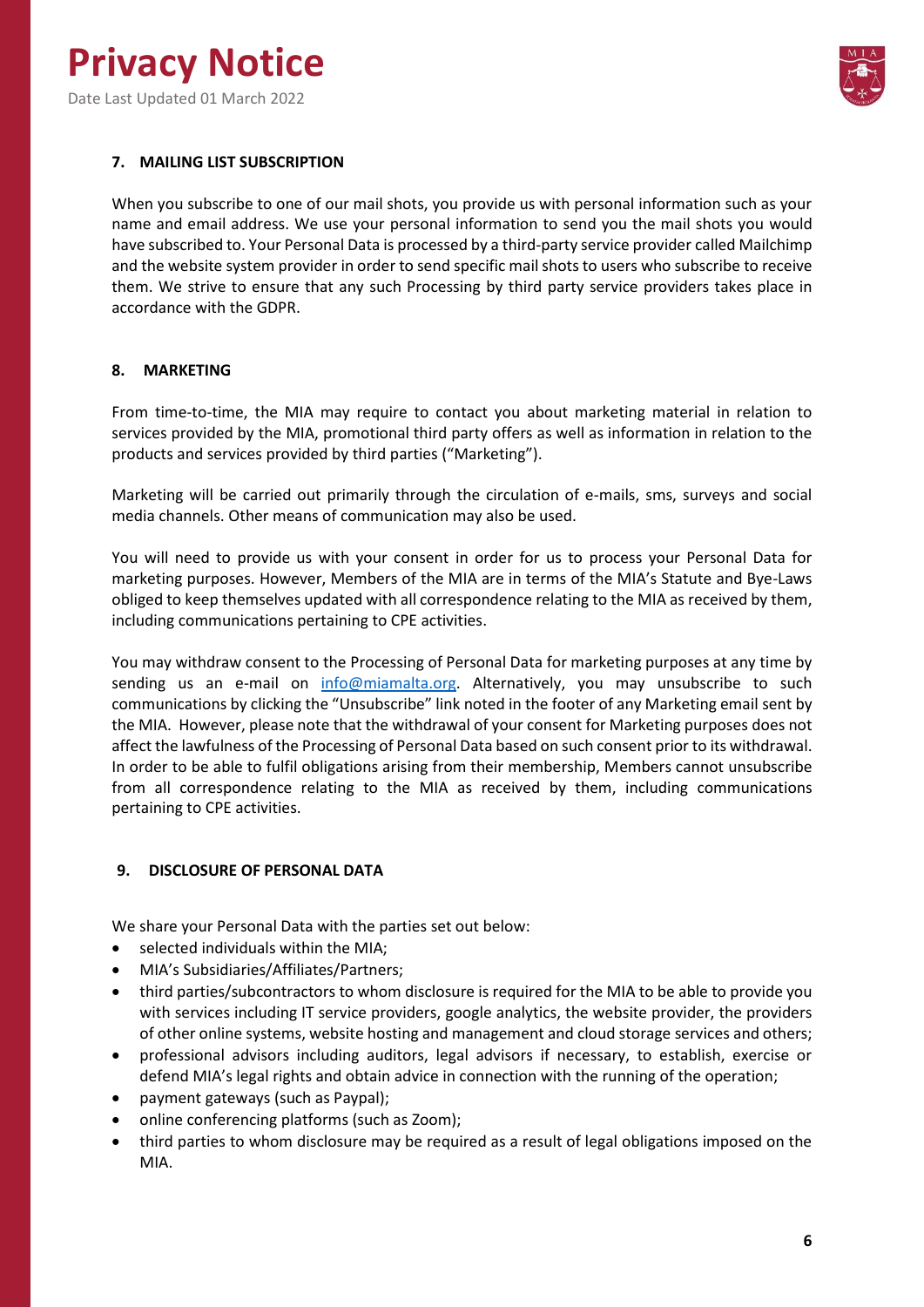Date Last Updated 01 March 2022



### **APPLICABLE TO MEMBERS**

In addition to the above parties, the MIA also shares your Personal Data with the parties set out below:

- MIA's Investigating Committee, Disciplinary Committee and Appeals Board;
- educational institutions;
- competent authorities including the Accountancy Board, Malta Business Registry, Malta Financial Services Authority and other governmental bodies;
- third parties/subcontractors to whom disclosure is required for the MIA to be able to provide you with services emanating from your membership including certificate calligraphy supplier, privilege card supplier, the provider of the system used for general meetings and the providers of other online systems.

We can publicise some of your Personal Data for any of the following purposes:

- MIA Members' directory;
- in terms of the MIA's Bye-Law 3: Disciplinary Proceedings, whenever a Member has been sanctioned.

#### **APPLICABLE TO STUDENTS**

In addition to the above parties, the MIA also shares your Personal Data with the parties set out below:

- MIA's Investigating Committee, Disciplinary Committee and Appeals Board;
- educational institutions including the ACCA;
- ccompetent authorities including the Accountancy Board, Malta Business Registry, Malta Financial Services Authority and other governmental bodies;
- third parties/subcontractors to whom disclosure is required for the MIA to be able to provide you with services emanating from your registration.

We can publicise some of your Personal Data in terms of the MIA's Disciplinary Proceedings Bye-Law, whenever a Student has been sanctioned.

When entering into data processing agreements with any Processor, the MIA requires any such Processor to process your Personal Data in full compliance with data protection laws and in accordance with our instructions.

We encourage you to make reference to the privacy notice of any service providers indicated above which are acting as Controllers of your Personal Data.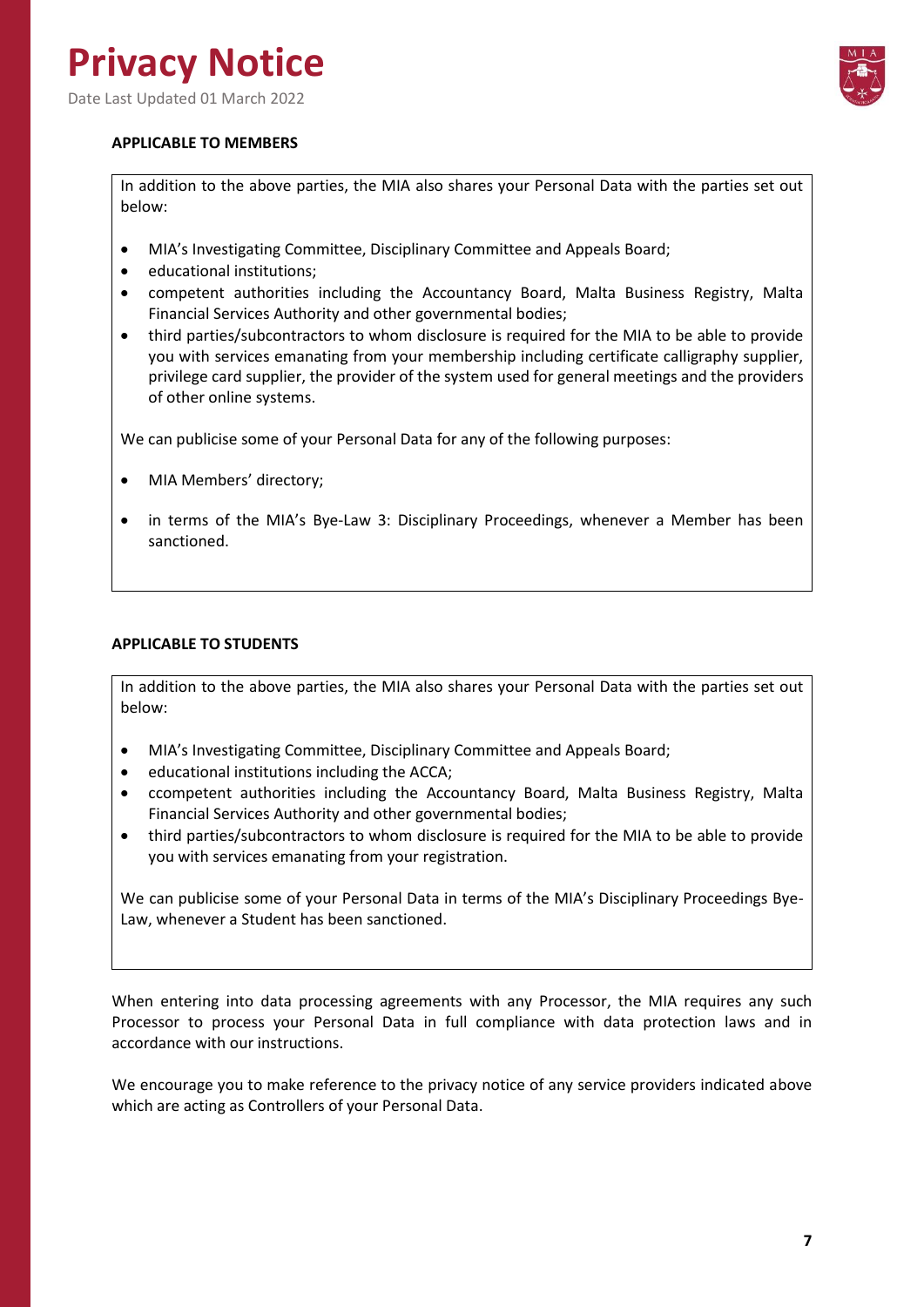Date Last Updated 01 March 2022



### <span id="page-7-0"></span>**10. INTERNATIONAL TRANSFERS**

The MIA's recipients of Personal Data are mainly located within the EU. However, please note that we do transfer some Personal Data to entities located outside of the EEA, including to entities located in the United States. Prior to transferring Personal Data outside the EAA, we ensure that appropriate transfer safeguards, as set out in Chapter 5 of the General Data Protection Regulation, are implemented. The safeguards that we typically implement are the use of Standard Contractual Clauses as published from time to time by the European Commission.

You may request more information on the way in which we transfer Personal Data outside the EEA by contacting the data protection officer as specified in Clause 1. The entities located outside the EEA that we transfer Personal Data to may include:

- Wild Apricot Inc. used as our membership management platform;
- Microsoft Inc. used for cloud storage;
- Zoom Video Communications Inc. used for online conferencing;
- Zohoo Corporation used for surveys and application forms;
- Simply Voting used for online elections taking place during General Meetings;.
- Association of Chartered Certified Accountants.

### <span id="page-7-1"></span>**11. LINKS TO OTHER WEBSITES**

Our website has a number of links to other local and international organisations and agencies. It is important for you to note that upon linking to another site, you are no longer on our site and you become subject to the Privacy Notice of the new site.

### <span id="page-7-2"></span>**12. OUR USE OF COOKIES**

Our website uses cookies which are pieces of information that a website transfers to your computer's hard disk or to your browser's memory for record-keeping purposes. They are useful because they help arrange the content and layout of our site and allow us to recognize those computers or other devices that have visited our sites before. For example, we may monitor how many times you visit the website, which pages you go to, traffic data, location data and the originating domain name of a user's internet service provider. They also allow our website to remember your preferences thereby helping us to enhance the usability and performance of our site and your experience while using it. Cookies do not personally identify users, but they simply identify a user's computer or other device.

You can set your browser to refuse all or some browser cookies, or to alert you when websites set or access cookies. If you disable or refuse cookies, please note that some parts of this website may become inaccessible or not function properly.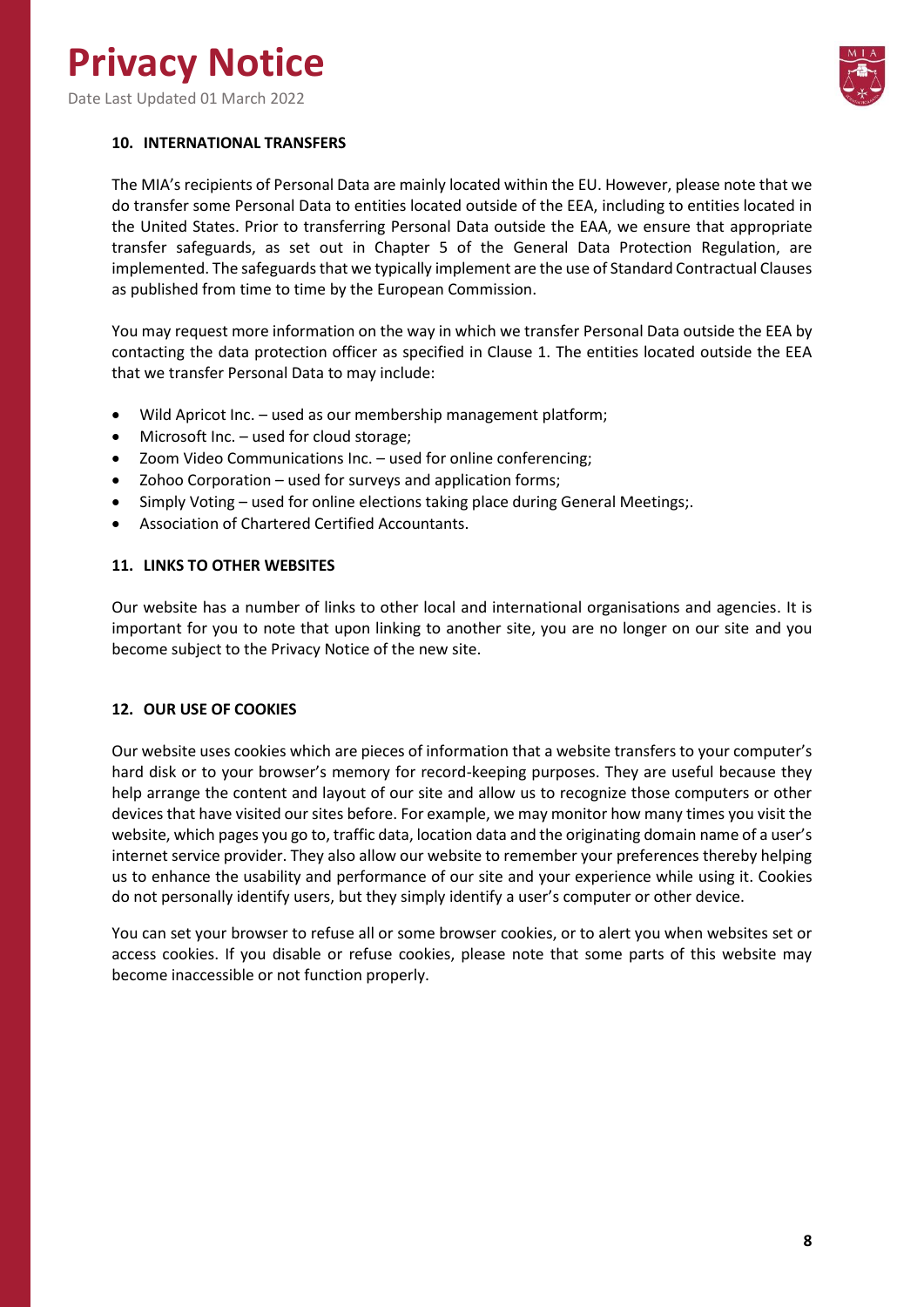Date Last Updated 01 March 2022



| <b>COOKIE PREFIX</b>  | <b>DESCRIPTION</b>                                                                                                     |
|-----------------------|------------------------------------------------------------------------------------------------------------------------|
| absf                  | Stores selected folder in file browser.                                                                                |
| ARF                   | Additional session key.                                                                                                |
| avms                  | Indicates that the site was switched from public view to admin view.                                                   |
| bc, bs                | Used to display notifications in place of the Wild Apricot logo.                                                       |
| СS                    | Used for CSRF (Cross-site request forgery) attack protection.                                                          |
| epce                  | System cookie which indicates that external auth request failed and<br>contains ExternalAuthProvider name.             |
| hs                    | Used to determine if the user is viewing the site in https mode.                                                       |
| lap, apc              | Stores the last opened page in admin view. Used when switching<br>between public and admin view.                       |
| mdasau                | Used by the member directory gadget to store the advanced search<br>parameters for users who are not logged in.        |
| ops                   | Indicates whether an online payment has been initiated.                                                                |
| pp                    | Stores the last opened page in public view. Used when switching<br>between admin and public view.                      |
| ppa                   | Stores the previous selected payment system when saving payment<br>settings.                                           |
| ro                    | Stores role of user (contact/member/admin).                                                                            |
| sk                    | Used to display information about incomplete applications and event<br>registrations, open invoices etc.               |
| tcc                   | Test cookie used to determine if cookies are enabled in client browser.                                                |
| ThemeReloadCookieName | Identifies that theme switching is in progress and determines where to<br>redirect after theme switching is completed. |
| wa                    | Main authorization cookie.                                                                                             |
| wb                    | Used for wizards (member application, event registration, etc).                                                        |
| wc                    | Also used for wizards (member application, event registration, etc).                                                   |

Most browsers are initially set to accept cookies. However, if you prefer, you can set your browser to block all, or certain, cookies. Please be aware that without cookies you may not be able to use the full functionality of our site. Users can also set their browser to prompt them each time a cookie is offered.

### <span id="page-8-0"></span>**13. DATA RETENTION**

We will retain your Personal Data in accordance with our internal retention policies. Thereafter, your Personal Data shall be destroyed, unless we have a statutory obligation imposed on us, a business need to retain the Personal Data, and/or require the Personal Data to exercise or defend legal claims.

Any Personal Data which we may hold on the basis of your consent, shall be retained exclusively until you withdraw your consent.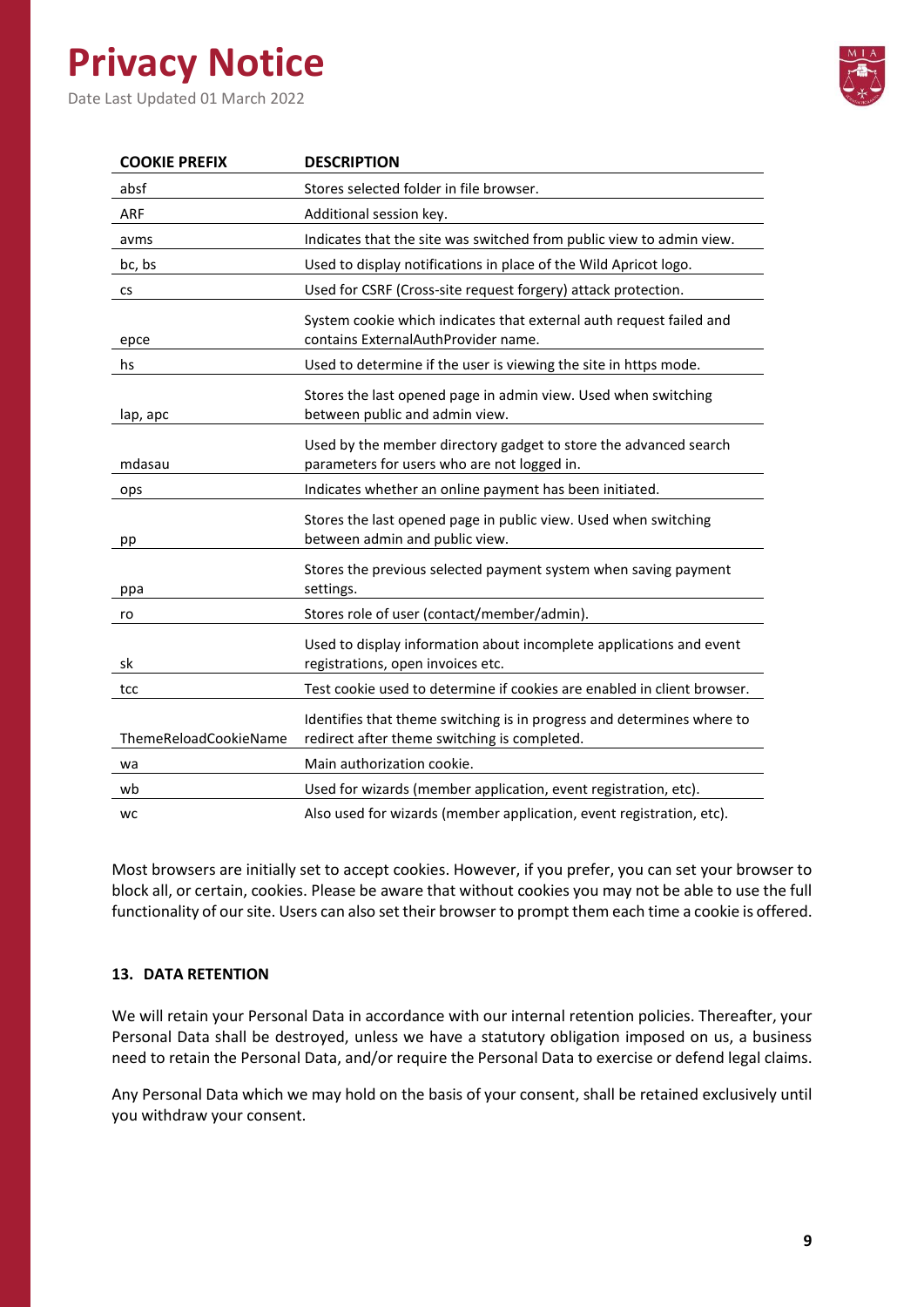

### **APPLICABLE TO MEMBERS**

Personal Data will as a rule be retained for the lifetime duration of your membership with the MIA and for a period of time thereafter in order to allow you to recover accounts if you decide to be readmitted as a Member. Such data may also be retained for a period of time after your membership for the MIA's own internal purposes, or as required or permitted for legal and regulatory purposes, and for legitimate business purposes. Personal Data will not be retained by us for longer than necessary.

### **APPLICABLE TO STUDENTS**

Personal Data will as a rule be retained for the lifetime duration of your registration as a Student with the MIA and for a period of time thereafter in order to allow you to recover accounts if you decide to be re-admitted as a Student and should you decide to apply for MIA membership. Such data may also be retained for a period of time after your registration with us for the MIA's own internal purposes, or as required or permitted for legal and regulatory purposes, and for legitimate business purposes. Personal Data will not be retained by us for longer than necessary.

### <span id="page-9-0"></span>**14. YOUR RIGHTS**

For as long as we retain your Personal Data, you have certain rights in relation to your Personal Data including:

- *Right of access* you have the right to ascertain the Personal Data we hold about you and to receive a copy of such Personal Data;
- *Right to complain* you have the right to lodge a complaint regarding the Processing of your Personal Data with the supervisory authority for data protection matters. In Malta, this is the Office of the Information and Data Protection Commissioner (contact details provided below);
- *Right to Erasure* in certain circumstances you may request that we delete the Personal Data that we hold about you;
- *Right to Object* you have a right to object and request that we cease the Processing of your Personal Data where we rely on our, or a third party's legitimate interest for Processing your Personal Data;
- *Right to Portability* you may request that we provide you with certain Personal Data which you have provided to us in a structured, commonly used and machine-readable format (except where such Personal Data is provided to us in hand-written format, in which case such Personal Data will be provided to you, upon your request, in such hand-written form). Where technically feasible, you may also request that we transmit such Personal Data to a third party Controller indicated by you;
- *Right to Rectification* you have the right to update or correct any inaccurate Personal Data which we hold about you;
- Right to Restriction you have the right to request that we stop using your Personal Data in certain circumstances, including if you believe that we are unlawfully Processing your Personal Data or the Personal Data that we hold about you is inaccurate;
- *Right to withdraw your consent* where our Processing is based on your consent. Withdrawal of your consent shall not affect the lawfulness of the Processing based on your consent prior to the withdrawal of your consent; and,